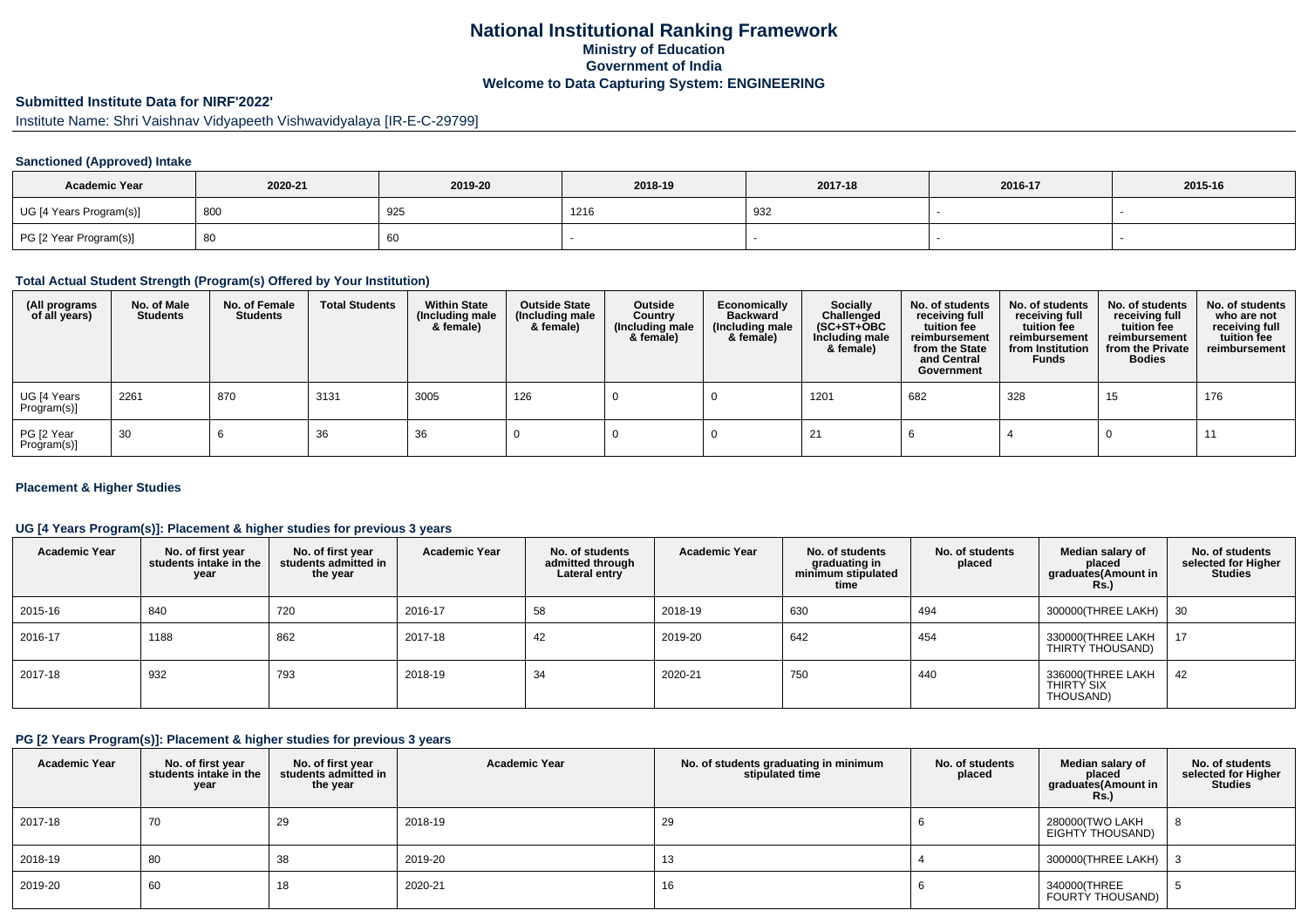#### **Ph.D Student Details**

| Ph.D (Student pursuing doctoral program till 2020-21 Students admitted in the academic year 2020-21 should not be entered here.) |         |                                                            |         |  |  |  |  |
|----------------------------------------------------------------------------------------------------------------------------------|---------|------------------------------------------------------------|---------|--|--|--|--|
| <b>Total Students</b>                                                                                                            |         |                                                            |         |  |  |  |  |
| Full Time                                                                                                                        |         | 49                                                         |         |  |  |  |  |
| Part Time                                                                                                                        |         |                                                            |         |  |  |  |  |
|                                                                                                                                  |         | No. of Ph.D students graduated (including Integrated Ph.D) |         |  |  |  |  |
|                                                                                                                                  | 2020-21 | 2019-20                                                    | 2018-19 |  |  |  |  |
| Full Time                                                                                                                        |         |                                                            |         |  |  |  |  |
| Part Time                                                                                                                        |         |                                                            |         |  |  |  |  |

### **Financial Resources: Utilised Amount for the Capital expenditure for previous 3 years**

| <b>Academic Year</b>                                                                                                                                                                      | 2020-21                                                                                              | 2019-20                                                                           | 2018-19                                                                   |  |  |  |  |  |  |
|-------------------------------------------------------------------------------------------------------------------------------------------------------------------------------------------|------------------------------------------------------------------------------------------------------|-----------------------------------------------------------------------------------|---------------------------------------------------------------------------|--|--|--|--|--|--|
|                                                                                                                                                                                           | <b>Utilised Amount</b>                                                                               | <b>Utilised Amount</b>                                                            | <b>Utilised Amount</b>                                                    |  |  |  |  |  |  |
|                                                                                                                                                                                           | Annual Capital Expenditure on Academic Activities and Resources (excluding expenditure on buildings) |                                                                                   |                                                                           |  |  |  |  |  |  |
| Library (Books, Journals and e-Resources only)                                                                                                                                            | 891164 (EIGHT LAKH NINTY ONE THOUSAND ONE<br>HUNDRED SIXTY FOUR)                                     | 2225983 (TWENTY TWO LAKH TWENTY FIVE THOUSAND<br>NINE EIGHTY THREE)               | 3223320 (THIRTY TWO LAKH TWENTY THREE THOUSAND<br>THREE HUNDRED TWENTY)   |  |  |  |  |  |  |
| New Equipment and software for Laboratories                                                                                                                                               | 5058417 (FIFTY LAKH FIFTY EIGHT THOUSAND FOUR<br>HUNDRED SEVENTEEN)                                  | 5255968 (FIFTY TWO LAKH FIFTY FIVE THOUSAND NINE<br>HUNDRED SIXTY EIGHT)          | 9560972 (NINTY FIVE LAKH SIXTY THOUSAND NINE<br>HUNDRED SEVENTY TWO)      |  |  |  |  |  |  |
| <b>Engineering Workshops</b>                                                                                                                                                              | 140627 (ONE LAKH FOURTY THOUSAND SIX HUNDRED<br>TWENTY SEVEN)                                        | 789919 (SEVEN LAKH EIGHTY NINE THOUSAND NINE<br>HUNDRED NINETEEN)                 | 811267 (EIGHT LAKH ELEVEN THOUSAND TWO HUNDRED<br>SIXTY SEVEN)            |  |  |  |  |  |  |
| Other expenditure on creation of Capital Assets (For setting up<br>classrooms, seminar hall, conference hall, library, Lab, Engq<br>workshops excluding expenditure on Land and Building) | 55492761 (FIVE CRORE FIFTY FOUR LAKH NINTY TWO<br>THOUSAND SEVEN HUNDRED SIXTY ONE)                  | 10328875 (ONE CRORE THIRTY TWO ALKH EIGHT<br>THOUSAND EIGHT HUNDRED SEVENTY FIVE) | 13183047 (ONE CRORE THIRTY ONE LAKH EIGHTY THREE<br>THOUSAND FORTY SEVEN) |  |  |  |  |  |  |

### **Financial Resources: Utilised Amount for the Operational expenditure for previous 3 years**

| <b>Academic Year</b>                                                                                                                                                                           | 2020-21                                                                                 | 2019-20                                                                     | 2018-19                                                                          |  |  |  |  |  |  |
|------------------------------------------------------------------------------------------------------------------------------------------------------------------------------------------------|-----------------------------------------------------------------------------------------|-----------------------------------------------------------------------------|----------------------------------------------------------------------------------|--|--|--|--|--|--|
|                                                                                                                                                                                                | <b>Utilised Amount</b>                                                                  | <b>Utilised Amount</b>                                                      | <b>Utilised Amount</b>                                                           |  |  |  |  |  |  |
| <b>Annual Operational Expenditure</b>                                                                                                                                                          |                                                                                         |                                                                             |                                                                                  |  |  |  |  |  |  |
| Salaries (Teaching and Non Teaching staff)                                                                                                                                                     | 123379115 (TWELVE CRORE THIRTY THREE LAKH<br>SEVENTY NINE THOUSAND ONE HUNDRED FIFTEEN) | 145313026 (FOURTEEN CRORE FIFTY THREE LAKH<br>THIRTEEN THOUSAND TWENTY SIX) | 136098111 (THIRTEEN CRORE SIXTY LAKH NINTY EIGHT<br>THOUSAND ONE HUNDRED ELEVEN) |  |  |  |  |  |  |
| Maintenance of Academic Infrastructure or consumables and<br>other running expenditures(excluding maintenance of hostels<br>and allied services, rent of the building, depreciation cost, etc) | 421174 (FOUR LAKH TWENTY ONE THOUSAND ONE<br>HUNDRED SEVENTY FOUR)                      | 2171214 (TWENTY ONE LAKH SEVENTY ONE THOUSAND<br>TWO HUNDRED FOURTEEN)      | 17622600 (ONE CRORE SEVENTY SIX LAKH TWENTY TWO<br>THOUSAND SIX HUNDRED)         |  |  |  |  |  |  |
| Seminars/Conferences/Workshops                                                                                                                                                                 | 91894 (NINTY ONE THOUSAND EIGHT HUNDRED NINTY<br>FOUR)                                  | 7590680 (SEVENTY FIVE LAKH NINTY THOUSAND SIX<br>HUNDRED EIGHTY)            | 1745975 (SEVENTEEN LAKH FOURTY FIVE THOUSAND<br>NINE HUNDRED SEVENTY FIVE)       |  |  |  |  |  |  |

**IPR**

| Calendar year            | 2020 | 2019 | 2018 |
|--------------------------|------|------|------|
| No. of Patents Published |      |      |      |
| No. of Patents Granted   |      |      |      |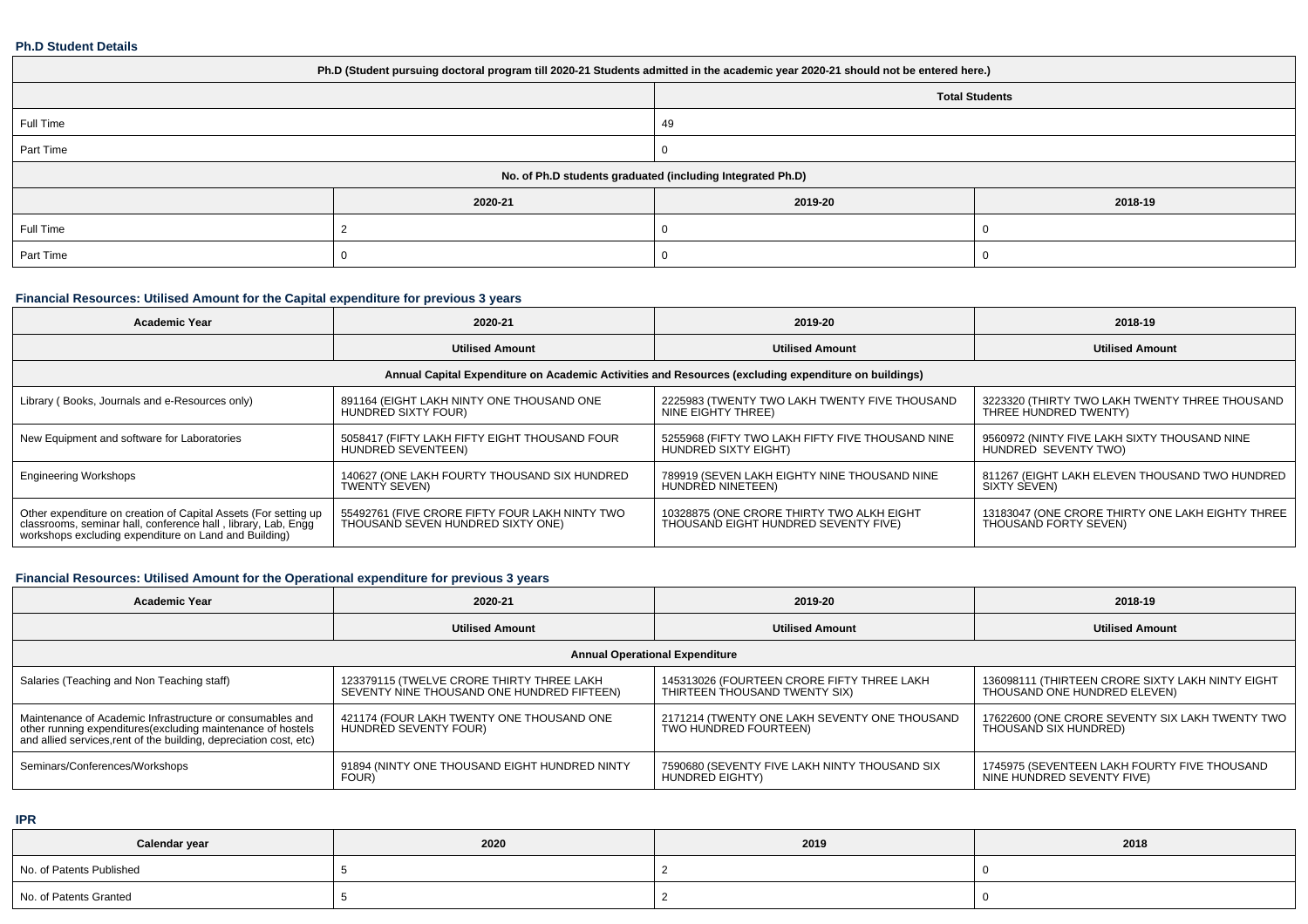### **Sponsored Research Details**

| <b>Financial Year</b>                    | 2020-21                                               | 2019-20                                            | 2018-19                                                   |
|------------------------------------------|-------------------------------------------------------|----------------------------------------------------|-----------------------------------------------------------|
| Total no. of Sponsored Projects          |                                                       |                                                    |                                                           |
| Total no. of Funding Agencies            |                                                       |                                                    |                                                           |
| Total Amount Received (Amount in Rupees) | 239880                                                | 2259100                                            | 535426                                                    |
| Amount Received in Words                 | TWO LAKH THIRTY NINE THOUSAND EIGHT HUNDRED<br>EIGHTY | TWENTY TWO LAKH FIFTY NINE THOUSAND ONE<br>HUNDRED | FIVE LAKH THIRTY FIVE THOUSAND FOUR HUNDRED<br>TWENTY SIX |

### **Consultancy Project Details**

| <b>Financial Year</b>                    | 2020-21                                                | 2019-20           | 2018-19 |
|------------------------------------------|--------------------------------------------------------|-------------------|---------|
| Total no. of Consultancy Projects        |                                                        |                   |         |
| Total no. of Client Organizations        |                                                        |                   |         |
| Total Amount Received (Amount in Rupees) | 615732                                                 | 500000            |         |
| Amount Received in Words                 | SIX LAKHS FIFTEEN THOUSAND SEVEN HUNDRED<br>THIRTY TWO | <b>FIVE LAKHS</b> | Zero    |

### **PCS Facilities: Facilities of physically challenged students**

| 1. Do your institution buildings have Lifts/Ramps?                                                                                                         | Yes, more than 80% of the buildings |
|------------------------------------------------------------------------------------------------------------------------------------------------------------|-------------------------------------|
| 2. Do your institution have provision for walking aids, including wheelchairs and transportation from one building to another for<br>handicapped students? | Yes                                 |
| 3. Do your institution buildings have specially designed toilets for handicapped students?                                                                 | Yes, more than 80% of the buildings |

### **Faculty Details**

| Srno           | Name                                | Age | Designation                | Gender | Qualification | <b>Experience (In</b><br>Months) | <b>Currently working</b><br>with institution? | <b>Joining Date</b> | <b>Leaving Date</b>      | <b>Association type</b> |
|----------------|-------------------------------------|-----|----------------------------|--------|---------------|----------------------------------|-----------------------------------------------|---------------------|--------------------------|-------------------------|
|                | <b>SUPRAJNYA</b><br><b>THAKUR</b>   | 47  | Associate Professor        | Male   | Ph.D          | 276                              | Yes                                           | 08-09-2001          | $\sim$                   | Regular                 |
| $\overline{2}$ | <b>VIKAS JAIN</b>                   | 33  | <b>Assistant Professor</b> | Male   | M.Tech        | 144                              | Yes                                           | 06-09-2014          | $\sim$                   | Regular                 |
| 3              | <b>SHRADDHA</b><br><b>MOHANTY</b>   | 37  | <b>Assistant Professor</b> | Female | M.Tech        | 192                              | Yes                                           | 21-03-2006          | $\sim$                   | Regular                 |
| $\overline{4}$ | <b>SOURABH</b><br><b>SURVANSHI</b>  | 35  | <b>Assistant Professor</b> | Male   | M.Tech        | 60                               | No                                            | 29-08-2012          | 18-10-2014               | Regular                 |
| 5              | VIJAYANT<br>PANDEY                  | 31  | <b>Assistant Professor</b> | Male   | M.Tech        | 72                               | Yes                                           | 01-09-2015          | $\sim$                   | Regular                 |
| 6              | <b>SEEMA BAGORA</b><br><b>JOSHI</b> | 43  | <b>Assistant Professor</b> | Female | Ph.D          | 228                              | Yes                                           | 25-07-2016          | $\overline{\phantom{a}}$ | Regular                 |
| $\overline{7}$ | <b>JITENDRA PRATAP</b>              | 64  | <b>Assistant Professor</b> | Male   | M.Tech        | 480                              | Yes                                           | 17-07-2017          | $\sim$                   | Regular                 |
| 8              | <b>CHINTAN KUMAR</b><br>PATEL       | 35  | <b>Assistant Professor</b> | Male   | M.E.          | 148                              | <b>No</b>                                     | 16-07-2007          | 03-03-2021               | Regular                 |
| 9              | SHWETA JAIN                         | 31  | <b>Assistant Professor</b> | Female | M.Tech        | 86                               | Yes                                           | 22-09-2014          | $\sim$                   | Regular                 |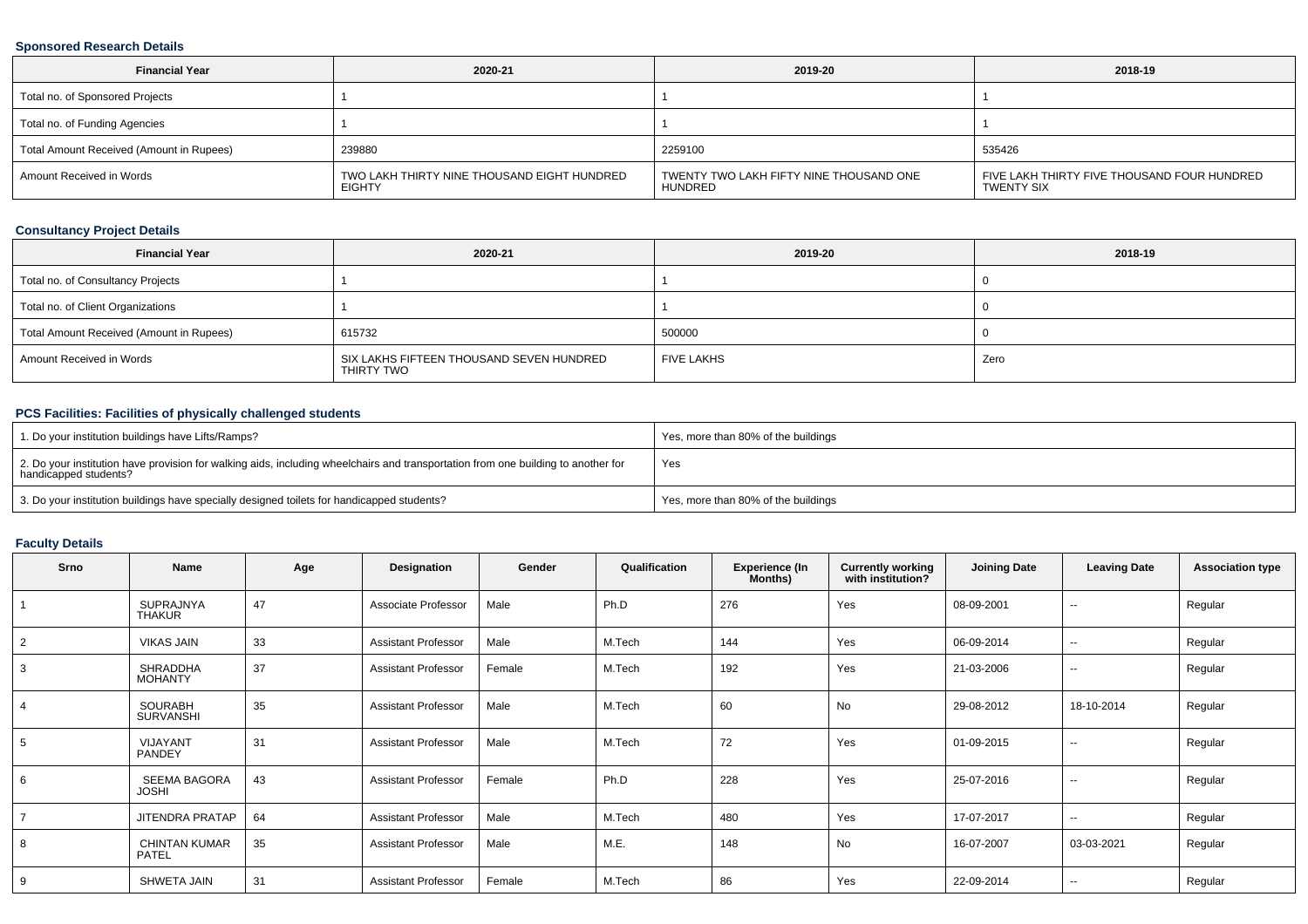| 10 | PALLAVI GAUTAM                       | 31 | <b>Assistant Professor</b> | Female | M.E.   | 16  | No  | 03-02-2016 | 28-07-2017               | Regular |
|----|--------------------------------------|----|----------------------------|--------|--------|-----|-----|------------|--------------------------|---------|
| 11 | <b>SHRIKANT</b><br><b>DANDOTIYA</b>  | 34 | <b>Assistant Professor</b> | Male   | M.E.   | 108 | Yes | 21-07-2016 | $\overline{\phantom{a}}$ | Regular |
| 12 | PALASH GOYAL                         | 30 | <b>Assistant Professor</b> | Male   | M.Tech | 58  | Yes | 20-07-2016 | $\overline{\phantom{a}}$ | Regular |
| 13 | ALKA KARKETTA                        | 40 | <b>Assistant Professor</b> | Female | M.Tech | 127 | Yes | 15-03-2011 | $\overline{\phantom{a}}$ | Regular |
| 14 | ANKITA JAIN                          | 36 | <b>Assistant Professor</b> | Female | M.Tech | 159 | Yes | 13-07-2007 | --                       | Regular |
| 15 | <b>ANAND SINGH</b><br><b>RAJAWAT</b> | 36 | <b>Assistant Professor</b> | Male   | M.Tech | 159 | Yes | 18-08-2008 | --                       | Regular |
| 16 | <b>RAHUL</b><br><b>CHAKRAWARTI</b>   | 30 | <b>Assistant Professor</b> | Male   | M.E.   | 60  | Yes | 15-09-2015 | --                       | Regular |
| 17 | <b>SOURABH</b><br><b>SHARMA</b>      | 35 | <b>Assistant Professor</b> | Male   | M.Tech | 120 | Yes | 03-07-2017 | --                       | Regular |
| 18 | <b>SWAPNIL JAIN</b>                  | 45 | <b>Assistant Professor</b> | Male   | Ph.D   | 269 | Yes | 10-08-2016 | $\overline{\phantom{a}}$ | Regular |
| 19 | PRIYANKA GUPTA                       | 35 | <b>Assistant Professor</b> | Female | M.Tech | 146 | Yes | 19-08-2008 | $\overline{\phantom{a}}$ | Regular |
| 20 | <b>GAURAV</b><br><b>VINCHURKAR</b>   | 32 | <b>Assistant Professor</b> | Male   | M.E.   | 107 | Yes | 03-09-2013 | --                       | Regular |
| 21 | <b>EKTA TRIPATHI</b>                 | 31 | <b>Assistant Professor</b> | Female | M.E.   | 60  | Yes | 15-09-2015 | --                       | Regular |
| 22 | SHEETAL JAIN                         | 36 | <b>Assistant Professor</b> | Female | Ph.D   | 168 | Yes | 07-11-2016 | $\overline{\phantom{a}}$ | Regular |
| 23 | <b>RAHUL</b><br><b>CHOUDHARY</b>     | 32 | <b>Assistant Professor</b> | Male   | M.Tech | 97  | Yes | 12-04-2017 | $\overline{\phantom{a}}$ | Regular |
| 24 | <b>UPENDRA</b><br>SHARAN GUPTA       | 46 | <b>Assistant Professor</b> | Male   | M.E.   | 168 | Yes | 01-05-2011 | $\overline{\phantom{a}}$ | Regular |
| 25 | <b>KHUSHBOO</b><br>KARDIA            | 37 | Assistant Professor        | Female | M.E.   | 117 | Yes | 26-08-2013 | $\overline{\phantom{a}}$ | Regular |
| 26 | ABHILASHA<br><b>CHAURASIA</b>        | 29 | Assistant Professor        | Female | M.Tech | 36  | No  | 02-09-2015 | 31-01-2018               | Regular |
| 27 | ANURAG<br><b>GOLWELKAR</b>           | 35 | <b>Assistant Professor</b> | Male   | M.E.   | 154 | Yes | 19-08-2008 | $\sim$                   | Regular |
| 28 | <b>KIRTI GUPTA</b>                   | 30 | <b>Assistant Professor</b> | Female | M.Tech | 54  | Yes | 02-11-2016 | $\overline{\phantom{a}}$ | Regular |
| 29 | JAYA SHARMA                          | 37 | Assistant Professor        | Female | M.Tech | 144 | Yes | 24-07-2007 | $\overline{\phantom{a}}$ | Regular |
| 30 | <b>SUMIT CHANDAK</b>                 | 43 | <b>Assistant Professor</b> | Male   | M.Tech | 228 | Yes | 01-09-2005 | $\overline{\phantom{a}}$ | Regular |
| 31 | <b>JUBER MIRZA</b>                   | 36 | <b>Assistant Professor</b> | Male   | M.E.   | 172 | Yes | 19-08-2008 | $\sim$                   | Regular |
| 32 | ANURAG JOSHI                         | 41 | <b>Assistant Professor</b> | Male   | Ph.D   | 216 | Yes | 01-09-2007 | $\sim$                   | Regular |
| 33 | <b>AARTI SHARMA</b>                  | 33 | <b>Assistant Professor</b> | Female | Ph.D   | 108 | Yes | 26-09-2016 | Щ,                       | Regular |
| 34 | <b>TAPAN KUMAR</b><br><b>SINHA</b>   | 60 | Professor                  | Male   | M.Tech | 442 | Yes | 12-03-1999 | $\sim$                   | Regular |
| 35 | <b>SUNIL</b><br><b>CHAURASIA</b>     | 32 | <b>Assistant Professor</b> | Male   | M.Tech | 73  | Yes | 01-07-2016 | $\sim$                   | Regular |
| 36 | <b>VIJAY PRAKASH</b><br><b>SINGH</b> | 39 | <b>Assistant Professor</b> | Male   | M.E.   | 181 | Yes | 11-08-2008 | Ξ.                       | Regular |
| 37 | <b>HAKAM SINGH</b><br><b>DIWAKAR</b> | 34 | <b>Assistant Professor</b> | Male   | M.E.   | 60  | Yes | 17-10-2015 | $\sim$                   | Regular |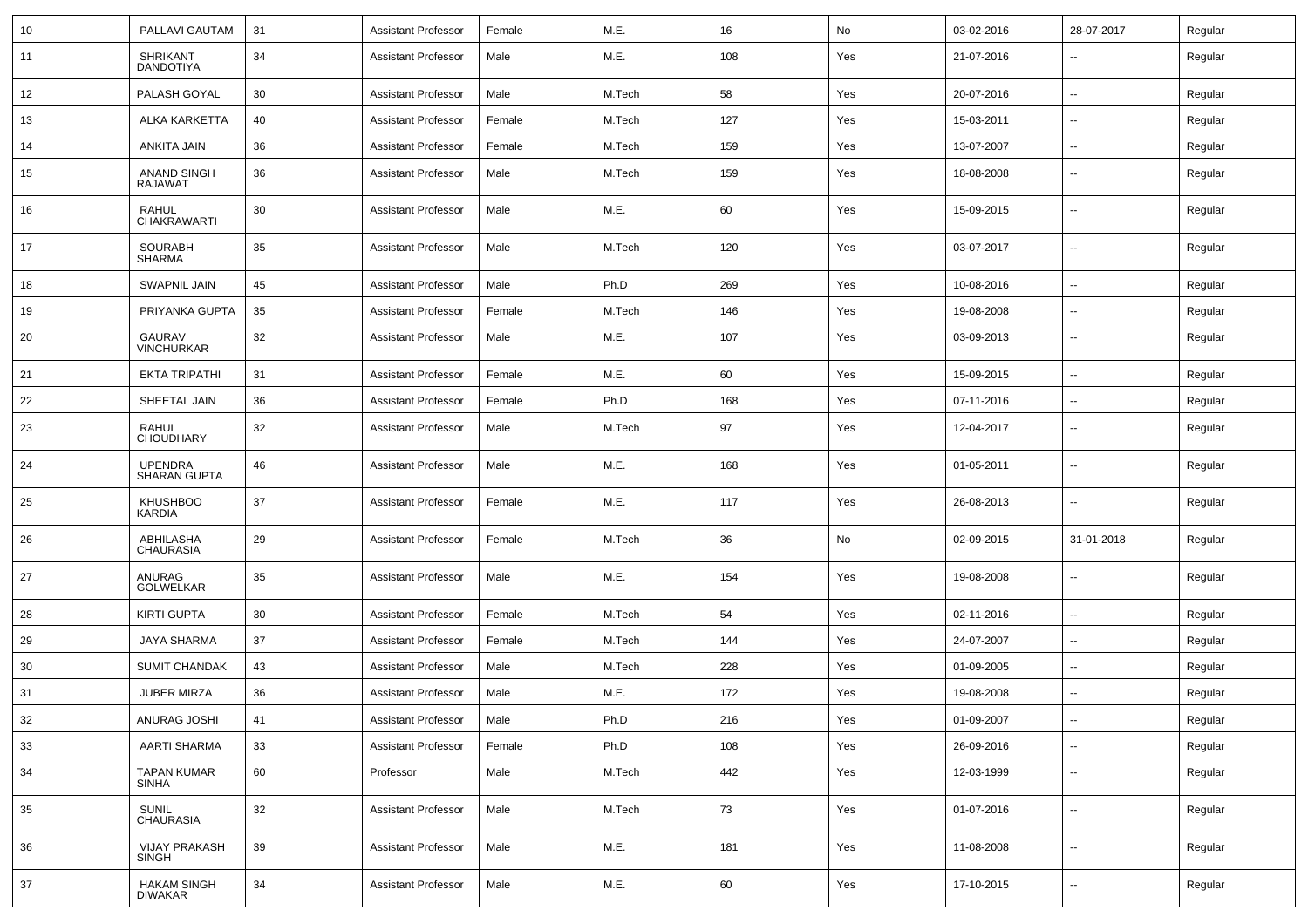| 38 | <b>ARUNA PATIDAR</b>                | 33 | <b>Assistant Professor</b> | Female | M.E.   | 135 | Yes | 26-08-2010 | $\overline{\phantom{a}}$ | Regular |
|----|-------------------------------------|----|----------------------------|--------|--------|-----|-----|------------|--------------------------|---------|
| 39 | <b>VAIBHAV SINGH</b>                | 30 | <b>Assistant Professor</b> | Male   | M.Tech | 70  | Yes | 22-05-2017 | --                       | Regular |
| 40 | ROOPA SHINDE                        | 41 | Associate Professor        | Female | Ph.D   | 216 | Yes | 28-08-2006 | $\overline{a}$           | Regular |
| 41 | <b>LOVENISH</b><br><b>SHARMA</b>    | 37 | <b>Assistant Professor</b> | Male   | M.Tech | 110 | Yes | 26-08-2013 | --                       | Regular |
| 42 | <b>NIKHIL</b><br><b>CHATURVEDI</b>  | 33 | <b>Assistant Professor</b> | Male   | M.E.   | 132 | Yes | 13-07-2015 | --                       | Regular |
| 43 | ASHISH SHARMA                       | 36 | <b>Assistant Professor</b> | Male   | M.Tech | 156 | Yes | 26-10-2016 | --                       | Regular |
| 44 | SANDEEP KUMAR<br>JAIN               | 35 | <b>Assistant Professor</b> | Male   | M.Tech | 120 | Yes | 01-07-2017 | --                       | Regular |
| 45 | SANDEEP GARG                        | 32 | <b>Assistant Professor</b> | Male   | M.E.   | 51  | Yes | 01-09-2017 | --                       | Regular |
| 46 | <b>SHRIKANT</b><br>PANDEY           | 43 | Associate Professor        | Male   | Ph.D   | 120 | Yes | 23-06-2017 | $\overline{\phantom{a}}$ | Regular |
| 47 | PRIYANKA JAIN                       | 35 | <b>Assistant Professor</b> | Female | M.E.   | 48  | Yes | 01-09-2017 | $\sim$                   | Regular |
| 48 | SHUBHAM<br>KOTHARI                  | 32 | <b>Assistant Professor</b> | Male   | M.E.   | 42  | Yes | 01-06-2018 | --                       | Regular |
| 49 | <b>SHYAM SUNDER</b><br><b>MEENA</b> | 37 | <b>Assistant Professor</b> | Male   | M.E.   | 42  | Yes | 18-06-2018 | --                       | Regular |
| 50 | <b>SUMIT KUMAR</b><br><b>NIGAM</b>  | 39 | <b>Assistant Professor</b> | Male   | M.Tech | 42  | Yes | 07-06-2018 | --                       | Regular |
| 51 | <b>CHANCHAL SONI</b>                | 37 | <b>Assistant Professor</b> | Female | M.Tech | 140 | Yes | 07-09-2009 | $\sim$                   | Regular |
| 52 | <b>NAVITA KHATRI</b>                | 42 | <b>Assistant Professor</b> | Female | Ph.D   | 185 | Yes | 07-07-2010 | --                       | Regular |
| 53 | SHWETA V k<br>PANDEY                | 40 | <b>Assistant Professor</b> | Female | M.E.   | 180 | Yes | 30-06-2017 | $\overline{a}$           | Regular |
| 54 | PREET JAIN                          | 41 | Associate Professor        | Male   | M.Tech | 211 | Yes | 01-10-2007 | --                       | Regular |
| 55 | <b>DEEEPAK MITTAL</b>               | 35 | <b>Assistant Professor</b> | Male   | M.Tech | 173 | Yes | 22-08-2007 | $\overline{\phantom{a}}$ | Regular |
| 56 | <b>RAKESH VERMA</b>                 | 32 | <b>Assistant Professor</b> | Male   | M.Tech | 65  | Yes | 09-08-2016 | --                       | Regular |
| 57 | <b>GAURAV</b><br><b>MAKWANA</b>     | 38 | <b>Assistant Professor</b> | Male   | M.E.   | 150 | Yes | 10-03-2011 | $\sim$                   | Regular |
| 58 | <b>ROHIT</b><br>KANTHALIYA          | 35 | <b>Assistant Professor</b> | Male   | M.Tech | 126 | Yes | 05-08-2013 | $\overline{a}$           | Regular |
| 59 | <b>VINAY KUMAR</b><br><b>DUBEY</b>  | 30 | <b>Assistant Professor</b> | Male   | M.Tech | 24  | No  | 31-08-2015 | 03-10-2017               | Regular |
| 60 | <b>NEHA MAITHIL</b>                 | 32 | <b>Assistant Professor</b> | Female | M.Tech | 142 | Yes | 20-07-2015 | $\ddot{\phantom{a}}$     | Regular |
| 61 | ROHAN BORADE                        | 33 | <b>Assistant Professor</b> | Male   | M.Sc.  | 108 | Yes | 24-08-2011 | $\sim$                   | Regular |
| 62 | RUPALI DAVE                         | 32 | <b>Assistant Professor</b> | Female | M.E.   | 113 | Yes | 20-07-2015 | $\overline{\phantom{a}}$ | Regular |
| 63 | MANORAMA<br>CHOUHAN                 | 35 | <b>Assistant Professor</b> | Female | M.E.   | 150 | Yes | 21-11-2011 | $\overline{\phantom{a}}$ | Regular |
| 64 | RAVI VANSHPAL                       | 35 | <b>Assistant Professor</b> | Male   | Ph.D   | 132 | Yes | 15-01-2014 | u.                       | Regular |
| 65 | <b>DEEPSHIKHA</b><br>PATEL SHARMA   | 37 | <b>Assistant Professor</b> | Female | Ph.D   | 34  | No  | 16-07-2015 | 25-04-2018               | Regular |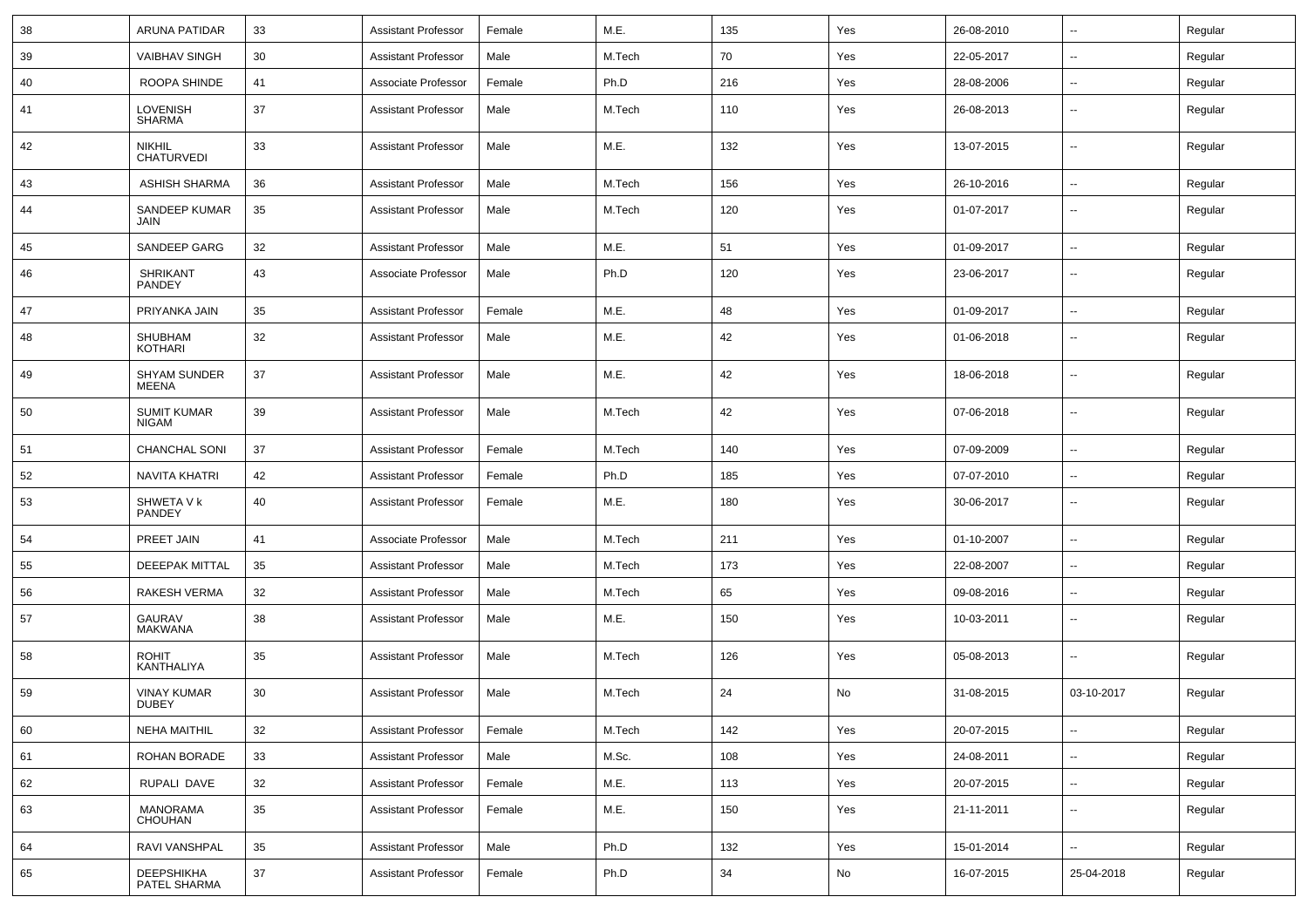| 66 | SUPRIYA VYAS                       | 36 | <b>Assistant Professor</b> | Female | M. Phil | 144 | Yes | 22-07-2013 | ⊶.                       | Regular |
|----|------------------------------------|----|----------------------------|--------|---------|-----|-----|------------|--------------------------|---------|
| 67 | <b>MANISH KUMAR</b>                | 35 | <b>Assistant Professor</b> | Male   | M.Tech  | 70  | Yes | 11-08-2016 | $\overline{\phantom{a}}$ | Regular |
| 68 | <b>DILIP MANDLOI</b>               | 34 | <b>Assistant Professor</b> | Male   | M.Tech  | 116 | Yes | 11-09-2014 | --                       | Regular |
| 69 | BHARAT<br>PAHADIYA                 | 34 | <b>Assistant Professor</b> | Male   | M.E.    | 139 | Yes | 21-07-2015 | -−                       | Regular |
| 70 | PRIYA ASALMOL                      | 29 | <b>Assistant Professor</b> | Female | M.Sc.   | 70  | Yes | 02-09-2015 | $\overline{\phantom{a}}$ | Regular |
| 71 | SANTOSH<br><b>PATIDAR</b>          | 35 | <b>Assistant Professor</b> | Male   | M.E.    | 156 | Yes | 24-07-2017 | $\overline{\phantom{a}}$ | Regular |
| 72 | POOJA JAIN                         | 36 | <b>Assistant Professor</b> | Female | M.E.    | 157 | Yes | 22-10-2009 | $\overline{\phantom{a}}$ | Regular |
| 73 | SHISHIR JAIN                       | 51 | Professor                  | Male   | Ph.D    | 300 | Yes | 23-08-1996 | ⊷.                       | Regular |
| 74 | POOJA<br><b>DABHOWALE</b>          | 31 | <b>Assistant Professor</b> | Female | M.Tech  | 92  | Yes | 04-04-2015 | ∽-                       | Regular |
| 75 | <b>AKHILESH K</b><br><b>SHARMA</b> | 38 | <b>Assistant Professor</b> | Male   | M.E.    | 49  | No  | 23-07-2015 | 11-09-2018               | Regular |
| 76 | ROHAN KUMAR<br><b>GUPTA</b>        | 31 | <b>Assistant Professor</b> | Male   | M.Tech  | 89  | Yes | 10-07-2017 | $\overline{\phantom{a}}$ | Regular |
| 77 | <b>ISHA CHOPRA</b>                 | 31 | <b>Assistant Professor</b> | Female | M.Tech  | 66  | Yes | 22-08-2016 | ⊷.                       | Regular |
| 78 | <b>TOSHI MANDLOI</b>               | 39 | <b>Assistant Professor</b> | Female | M.Tech  | 187 | Yes | 21-03-2006 | ⊷.                       | Regular |
| 79 | <b>VIMAL KUMAR</b><br><b>DIXIT</b> | 36 | <b>Assistant Professor</b> | Male   | M.E.    | 60  | Yes | 21-08-2015 | $\overline{\phantom{a}}$ | Regular |
| 80 | <b>VIJAY ACHARYA</b>               | 53 | <b>Assistant Professor</b> | Male   | M. Phil | 228 | Yes | 30-09-2004 | --                       | Regular |
| 81 | SANTOSH YADAV                      | 31 | <b>Assistant Professor</b> | Male   | M.Tech  | 89  | Yes | 16-06-2017 | --                       | Regular |
| 82 | <b>JAYESH SURANA</b>               | 36 | <b>Assistant Professor</b> | Male   | M.E.    | 180 | Yes | 18-07-2007 | $\overline{\phantom{a}}$ | Regular |
| 83 | SHWETA MISHRA                      | 38 | <b>Assistant Professor</b> | Female | Ph.D    | 192 | Yes | 01-12-2005 | $\overline{\phantom{a}}$ | Regular |
| 84 | <b>NISHANT</b><br><b>KAMLEKAR</b>  | 36 | <b>Assistant Professor</b> | Male   | M.E.    | 60  | No  | 12-08-2013 | 12-09-2018               | Regular |
| 85 | SHASHANK<br>VISHWAKARMA            | 30 | <b>Assistant Professor</b> | Male   | M.E.    | 60  | Yes | 17-08-2015 | н.                       | Regular |
| 86 | <b>SUSHANTA NAIK</b>               | 34 | <b>Assistant Professor</b> | Male   | M.Tech  | 112 | Yes | 27-07-2015 | ⊷.                       | Regular |
| 87 | LALIT BHANWRELA                    | 33 | <b>Assistant Professor</b> | Male   | M.E.    | 60  | Yes | 01-08-2016 | $\overline{\phantom{a}}$ | Regular |
| 88 | <b>KIRTI PATIDAR</b>               | 33 | <b>Assistant Professor</b> | Female | M.Tech  | 124 | Yes | 22-09-2014 |                          | Regular |
| 89 | JITENDRA<br>MANAGRE                | 36 | <b>Assistant Professor</b> | Male   | M.Tech  | 117 | Yes | 22-11-2011 | ⊷.                       | Regular |
| 90 | NITIN KUSHWAH                      | 29 | <b>Assistant Professor</b> | Male   | M.E.    | 60  | Yes | 02-02-2016 | ш.                       | Regular |
| 91 | <b>ASMITA SHARMA</b>               | 48 | <b>Assistant Professor</b> | Female | Ph.D    | 204 | Yes | 01-10-2016 | ш.                       | Regular |
| 92 | RAKESH K<br>MALVIYA                | 35 | <b>Assistant Professor</b> | Male   | Ph.D    | 79  | Yes | 29-06-2017 | $\overline{\phantom{a}}$ | Regular |
| 93 | DEEPENDRA<br>DADORIYA              | 29 | <b>Assistant Professor</b> | Male   | M.E.    | 39  | No  | 28-03-2018 | 04-12-2020               | Regular |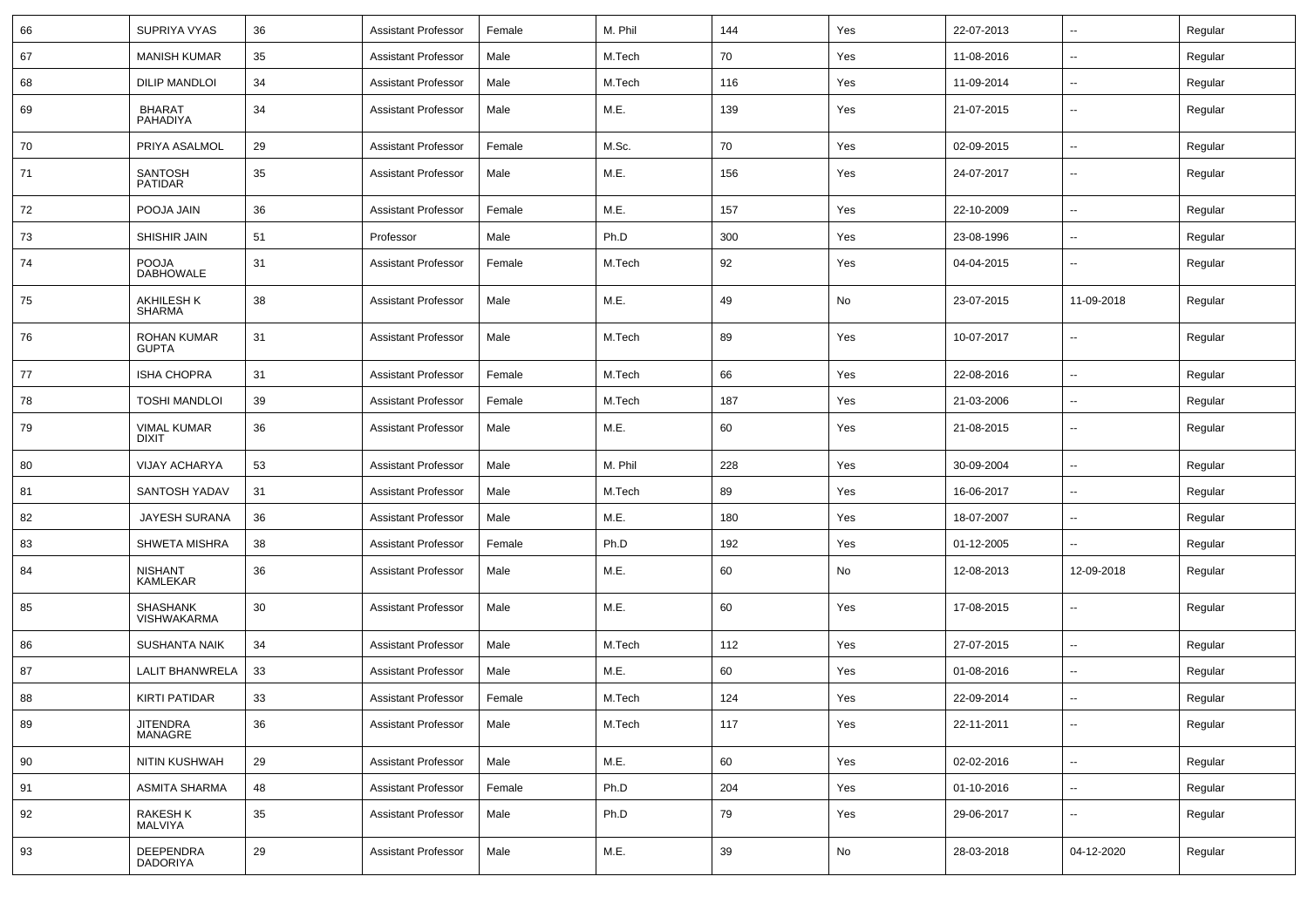| 94  | <b>NARENDRA</b><br><b>VISHWAKARMA</b>   | 35 | <b>Assistant Professor</b> | Male   | M.E.   | 13  | No  | 01-09-2017 | 03-08-2018               | Regular |
|-----|-----------------------------------------|----|----------------------------|--------|--------|-----|-----|------------|--------------------------|---------|
| 95  | <b>DIBAKAR SINHA</b>                    | 37 | <b>Assistant Professor</b> | Male   | M.Tech | 54  | Yes | 21-08-2017 | $\sim$                   | Regular |
| 96  | AKANSHA PAL                             | 29 | <b>Assistant Professor</b> | Female | M.Tech | 42  | Yes | 11-06-2018 | $\overline{\phantom{a}}$ | Regular |
| 97  | POOJA KHETE                             | 28 | <b>Assistant Professor</b> | Female | M.E.   | 42  | Yes | 29-06-2018 | $\overline{\phantom{a}}$ | Regular |
| 98  | <b>ARCHANA</b><br><b>CHOUBEY</b>        | 33 | <b>Assistant Professor</b> | Female | M.Tech | 92  | Yes | 17-08-2015 | $\overline{\phantom{a}}$ | Regular |
| 99  | <b>SANTOSH PATEL</b>                    | 34 | <b>Assistant Professor</b> | Male   | M.E.   | 102 | Yes | 18-09-2013 | $\overline{\phantom{a}}$ | Regular |
| 100 | <b>JIGYASU DUBEY</b>                    | 42 | Associate Professor        | Male   | Ph.D   | 249 | Yes | 05-02-2001 |                          | Regular |
| 101 | <b>RUPESH</b><br>NAGENDRA               | 34 | Assistant Professor        | Male   | M.E.   | 112 | No  | 26-08-2013 | 21-08-2020               | Regular |
| 102 | ANUBHA SHARMA                           | 36 | <b>Assistant Professor</b> | Female | M.E.   | 111 | No  | 20-07-2015 | 25-03-2021               | Regular |
| 103 | <b>ABHISHEK SINGH</b><br><b>RATHORE</b> | 37 | Associate Professor        | Male   | Ph.D   | 156 | Yes | 06-07-2017 | $\overline{\phantom{a}}$ | Regular |
| 104 | Rajesh T Dhore                          | 41 | <b>Assistant Professor</b> | Male   | M.E.   | 190 | Yes | 02-09-2016 | $\sim$                   | Regular |
| 105 | RICHA JAIN                              | 34 | <b>Assistant Professor</b> | Female | M.Tech | 144 | Yes | 13-07-2015 | $\overline{\phantom{a}}$ | Regular |
| 106 | <b>MAUSMI VERMA</b>                     | 39 | <b>Assistant Professor</b> | Female | M.Tech | 144 | Yes | 20-07-2015 | $\overline{\phantom{a}}$ | Regular |
| 107 | <b>GARIMA JOSHI</b>                     | 34 | <b>Assistant Professor</b> | Female | M.E.   | 164 | Yes | 24-07-2017 | $\overline{\phantom{a}}$ | Regular |
| 108 | <b>SHYAM GEHLOT</b>                     | 41 | <b>Assistant Professor</b> | Male   | M.E.   | 60  | Yes | 01-08-2016 | $\overline{\phantom{a}}$ | Regular |
| 109 | RAJESH KUMAR<br><b>CHAKRAWARTI</b>      | 42 | <b>Assistant Professor</b> | Male   | M.E.   | 240 | Yes | 26-07-2005 |                          | Regular |
| 110 | SUDHANSHU<br><b>DUBE</b>                | 60 | Associate Professor        | Male   | M.E.   | 240 | Yes | 10-09-2005 | $\overline{\phantom{a}}$ | Regular |
| 111 | SHIVAM<br><b>CHATURVEDI</b>             | 28 | <b>Assistant Professor</b> | Male   | M.Tech | 72  | Yes | 17-07-2015 | $\sim$                   | Regular |
| 112 | NIKITA DUBEY                            | 30 | <b>Assistant Professor</b> | Female | M.Sc.  | 84  | Yes | 17-08-2015 |                          | Regular |
| 113 | <b>SHYAM PATIDAR</b>                    | 41 | <b>Assistant Professor</b> | Male   | M.Tech | 58  | Yes | 01-08-2016 |                          | Regular |
| 114 | <b>RASHMI GOME</b>                      | 34 | <b>Assistant Professor</b> | Female | M.Tech | 72  | No  | 02-08-2011 | 04-10-2017               | Regular |
| 115 | ANIL KUMAR JAIN                         | 44 | Assistant Professor        | Male   | M.Tech | 276 | Yes | 16-08-2004 |                          | Regular |
| 116 | <b>GAURAV</b><br>AWASTHI                | 29 | <b>Assistant Professor</b> | Male   | M.Tech | 70  | Yes | 13-07-2015 | $\overline{\phantom{a}}$ | Regular |
| 117 | NARESH PUROHIT                          | 43 | <b>Assistant Professor</b> | Male   | M.E.   | 228 | Yes | 08-08-2015 | $\overline{\phantom{a}}$ | Regular |
| 118 | REKHA SHINDEY                           | 35 | <b>Assistant Professor</b> | Female | M.E.   | 144 | Yes | 01-08-2016 | $\sim$                   | Regular |
| 119 | UTTAM SHARMA                            | 50 | Professor                  | Male   | Ph.D   | 336 | Yes | 05-12-2011 | $\sim$                   | Regular |
| 120 | ANJALI GUPTA                            | 40 | <b>Assistant Professor</b> | Female | M.E.   | 184 | Yes | 10-02-2006 | $\sim$                   | Regular |
| 121 | RAHUL ANJANA                            | 33 | <b>Assistant Professor</b> | Male   | M.Tech | 106 | Yes | 23-08-2013 | $\sim$                   | Regular |
| 122 | HIMANSHU<br>PANADIWAL                   | 33 | <b>Assistant Professor</b> | Male   | M.E.   | 123 | Yes | 23-08-2011 | $\sim$                   | Regular |
| 123 | SACHIN YELE                             | 36 | <b>Assistant Professor</b> | Male   | M.Tech | 180 | Yes | 01-05-2017 | $\overline{\phantom{a}}$ | Regular |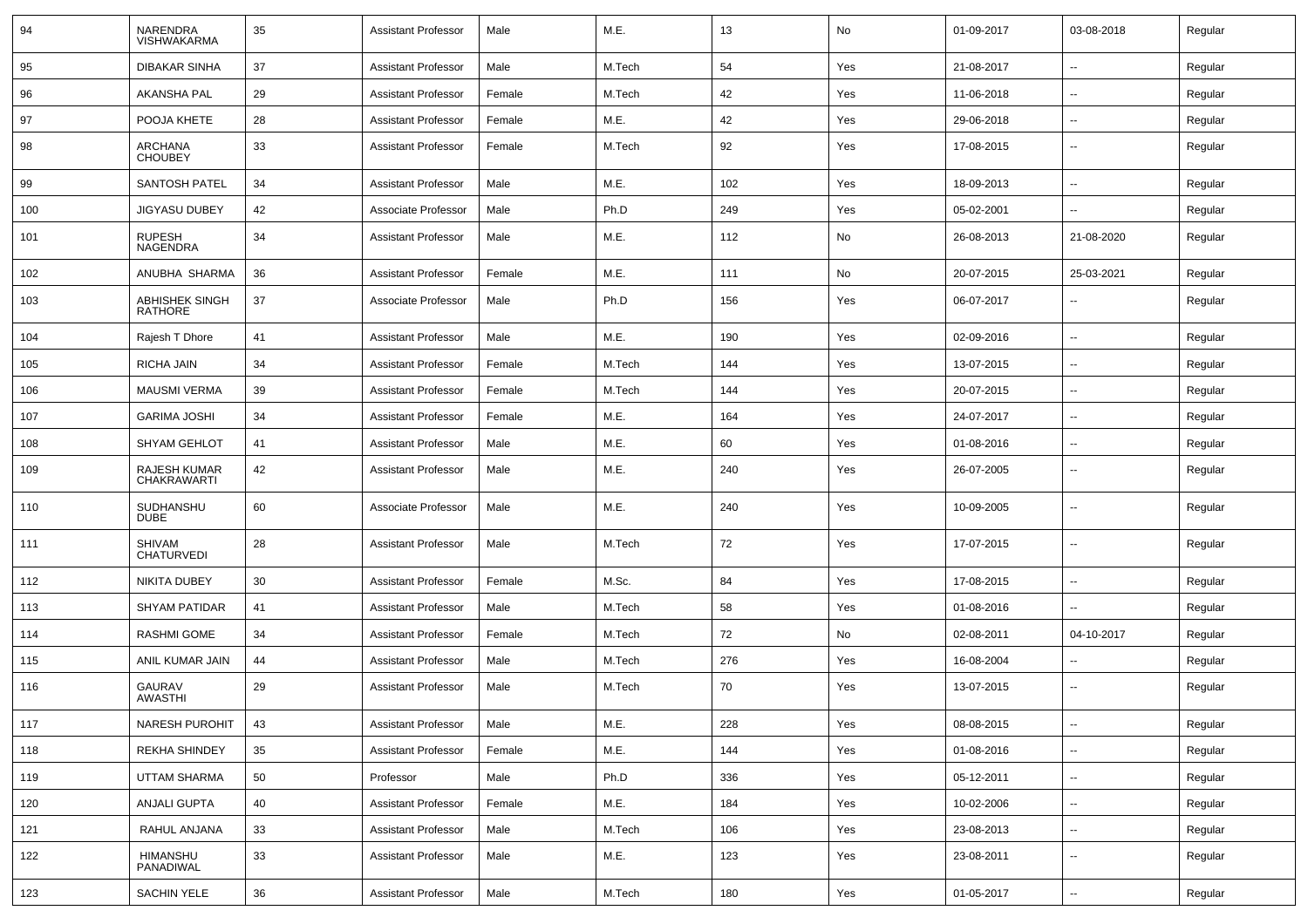| 124 | <b>NEHA</b><br><b>MAHESHWARI</b>    | 35 | <b>Assistant Professor</b>                          | Female | M.Tech  | 156 | Yes | 03-04-2007 | $\sim$                   | Regular |
|-----|-------------------------------------|----|-----------------------------------------------------|--------|---------|-----|-----|------------|--------------------------|---------|
| 125 | PRITESH SHUKLA                      | 30 | <b>Assistant Professor</b>                          | Male   | M.E.    | 60  | Yes | 17-08-2015 | $\sim$                   | Regular |
| 126 | <b>CHETAN KUMAR</b><br><b>VERMA</b> | 36 | <b>Assistant Professor</b>                          | Male   | M.E.    | 154 | Yes | 19-08-2008 | $\overline{\phantom{a}}$ | Regular |
| 127 | <b>ABHISHESK</b><br><b>JHANJOT</b>  | 33 | <b>Assistant Professor</b>                          | Male   | M.E.    | 72  | Yes | 19-05-2017 | $\mathbf{u}$             | Regular |
| 128 | <b>SUDEEP SHAW</b>                  | 36 | <b>Assistant Professor</b>                          | Male   | M.Tech  | 59  | No  | 01-03-2014 | 05-07-2016               | Regular |
| 129 | SHILPA NILESH<br><b>PHADNIS</b>     | 44 | <b>Assistant Professor</b>                          | Female | Ph.D    | 201 | Yes | 03-09-2007 | $\overline{\phantom{a}}$ | Regular |
| 130 | REENA<br><b>KUMRAWAT</b>            | 31 | <b>Assistant Professor</b>                          | Female | M.Tech  | 28  | No  | 13-10-2014 | 27-02-2017               | Regular |
| 131 | SHILPA INDRA<br><b>JAIN</b>         | 31 | <b>Assistant Professor</b>                          | Female | M.Tech  | 101 | Yes | 02-02-2016 | $\overline{\phantom{a}}$ | Regular |
| 132 | RITU PATIDAR                        | 32 | <b>Assistant Professor</b>                          | Female | M.E.    | 53  | No  | 23-07-2015 | 23-12-2019               | Regular |
| 133 | PRITESH KUMAR<br>JAIN               | 35 | <b>Assistant Professor</b>                          | Male   | M.E.    | 132 | Yes | 01-08-2016 | $\overline{\phantom{a}}$ | Regular |
| 134 | SUNIL PIPLEYA                       | 36 | <b>Assistant Professor</b>                          | Male   | M.E.    | 132 | Yes | 12-10-2009 | $\overline{\phantom{a}}$ | Regular |
| 135 | <b>RUPESH</b><br><b>CHOURASIYA</b>  | 30 | <b>Assistant Professor</b>                          | Male   | M.E.    | 60  | Yes | 17-08-2015 | $\overline{\phantom{a}}$ | Regular |
| 136 | <b>DEEPAK RATHOD</b>                | 33 | <b>Assistant Professor</b>                          | Male   | M.Tech  | 120 | Yes | 17-08-2015 | $\mathbf{u}$             | Regular |
| 137 | RAHUL SHARMA                        | 29 | <b>Assistant Professor</b>                          | Male   | M.Tech  | 58  | Yes | 24-05-2017 | $\sim$                   | Regular |
| 138 | <b>CHINAR GARG</b>                  | 31 | <b>Assistant Professor</b>                          | Male   | M.E.    | 39  | Yes | 27-03-2018 | $\sim$                   | Regular |
| 139 | AKHILESH<br><b>CHOUDHARY</b>        | 30 | <b>Assistant Professor</b>                          | Male   | M.E.    | 39  | Yes | 27-03-2018 | $\sim$                   | Regular |
| 140 | <b>RAVINDRA</b><br><b>SHARMA</b>    | 34 | <b>Assistant Professor</b>                          | Male   | M.E.    | 48  | Yes | 01-09-2017 | $\sim$                   | Regular |
| 141 | <b>ROMIL RAWAT</b>                  | 35 | <b>Assistant Professor</b>                          | Male   | M.Tech  | 45  | Yes | 08-06-2018 | $\sim$                   | Regular |
| 142 | KAVITA SHARMA                       | 48 | Professor                                           | Female | Ph.D    | 302 | Yes | 05-02-1996 | $\overline{\phantom{a}}$ | Regular |
| 143 | TANVEER MALIK                       | 43 | <b>Assistant Professor</b>                          | Male   | M.Tech  | 229 | Yes | 09-04-2005 | $\overline{\phantom{a}}$ | Regular |
| 144 | <b>ANAND BABU</b><br>KURAKULA       | 46 | Associate Professor                                 | Male   | Ph.D    | 216 | Yes | 22-07-2010 | $\overline{\phantom{a}}$ | Regular |
| 145 | <b>CHETAN FADNIS</b>                | 36 | <b>Assistant Professor</b>                          | Male   | M.E.    | 100 | Yes | 05-09-2014 | $\overline{\phantom{a}}$ | Regular |
| 146 | <b>JITENDRA</b><br><b>SHARMA</b>    | 38 | <b>Assistant Professor</b>                          | Male   | M.Tech  | 177 | Yes | 27-07-2015 | $\sim$                   | Regular |
| 147 | PAMILA NEEMA                        | 42 | Assistant Professor                                 | Female | M. Phil | 168 | Yes | 26-08-2012 | $\sim$                   | Regular |
| 148 | <b>RANI SINGH</b>                   | 30 | <b>Assistant Professor</b>                          | Female | M.Tech  | 60  | Yes | 11-08-2016 | $\sim$                   | Regular |
| 149 | <b>NAMIT GUPTA</b>                  | 46 | Dean / Principal /<br>Director / Vice<br>Chancellor | Male   | Ph.D    | 310 | Yes | 01-09-1999 | $\sim$                   | Regular |
| 150 | RUPALI GOUD                         | 31 | <b>Assistant Professor</b>                          | Female | M.Tech  | 52  | Yes | 01-07-2017 | $\sim$                   | Regular |
| 151 | PRITI SHUKLA                        | 36 | <b>Assistant Professor</b>                          | Female | M.Tech  | 168 | Yes | 13-07-2015 | $\sim$                   | Regular |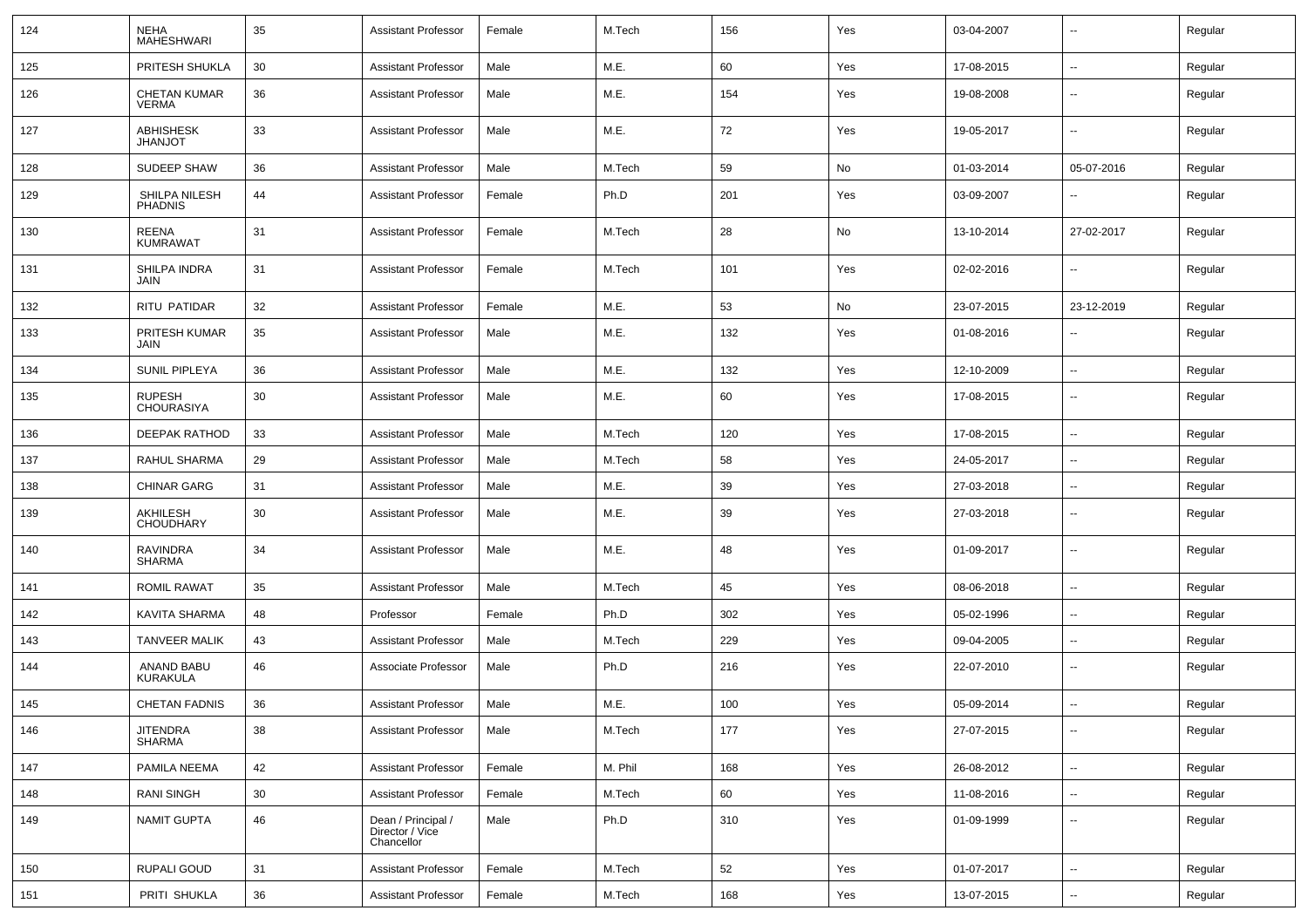| 152 | DIVYA RANA<br><b>TOMAR</b>      | 31 | <b>Assistant Professor</b>                          | Female | M. Phil | 108 | Yes | 05-10-2012 |                          | Regular |
|-----|---------------------------------|----|-----------------------------------------------------|--------|---------|-----|-----|------------|--------------------------|---------|
| 153 | <b>ABHISHEK KORI</b>            | 34 | <b>Assistant Professor</b>                          | Male   | M.Tech  | 90  | Yes | 01-08-2016 | $\overline{\phantom{a}}$ | Regular |
| 154 | <b>MANOJ DHAWAN</b>             | 36 | <b>Assistant Professor</b>                          | Male   | M.E.    | 144 | Yes | 18-08-2011 | $\overline{a}$           | Regular |
| 155 | MRINAL JANA                     | 50 | Professor                                           | Male   | Ph.D    | 264 | No  | 22-08-1996 | 21-08-2018               | Regular |
| 156 | RUPALI BHARTIYA                 | 42 | <b>Assistant Professor</b>                          | Female | M.Tech  | 255 | Yes | 13-08-2008 |                          | Regular |
| 157 | <b>VIKAS TIWARI</b>             | 38 | <b>Assistant Professor</b>                          | Male   | M.Tech  | 61  | No  | 20-07-2015 | 29-06-2019               | Regular |
| 158 | <b>OSHIN VICTOR</b>             | 29 | <b>Assistant Professor</b>                          | Female | M.Tech  | 60  | Yes | 01-08-2016 | --                       | Regular |
| 159 | POOJA<br>DESHPANDE              | 33 | <b>Assistant Professor</b>                          | Female | M.Tech  | 114 | Yes | 13-07-2015 | $\overline{\phantom{a}}$ | Regular |
| 160 | YOGITA AGRAWAL                  | 45 | <b>Assistant Professor</b>                          | Female | M.Tech  | 243 | Yes | 09-08-2001 | --                       | Regular |
| 161 | SHIRAZ HUSAIN                   | 37 | <b>Assistant Professor</b>                          | Male   | M.Tech  | 107 | Yes | 05-09-2014 | $\overline{\phantom{a}}$ | Regular |
| 162 | ANSHUL OZA                      | 30 | <b>Assistant Professor</b>                          | Male   | M.Tech  | 46  | No  | 01-02-2016 | 19-06-2018               | Regular |
| 163 | <b>SURENDRA</b><br>KUMAR SHUKLA | 40 | <b>Assistant Professor</b>                          | Male   | M.E.    | 202 | Yes | 01-07-2017 |                          | Regular |
| 164 | PAVAN KU GUPTA                  | 34 | <b>Assistant Professor</b>                          | Male   | M.Tech  | 101 | Yes | 01-09-2016 | --                       | Regular |
| 165 | <b>BURHANPURKAR</b><br>SHYAM    | 51 | <b>Assistant Professor</b>                          | Male   | M.Tech  | 289 | Yes | 09-02-2004 | $\overline{\phantom{a}}$ | Regular |
| 166 | <b>NILESH PATIDAR</b>           | 32 | <b>Assistant Professor</b>                          | Male   | M.Tech  | 103 | Yes | 12-08-2013 | $\overline{\phantom{a}}$ | Regular |
| 167 | ANUBHAV YADAV                   | 33 | <b>Assistant Professor</b>                          | Male   | M.E.    | 60  | Yes | 15-09-2015 | --                       | Regular |
| 168 | <b>VARSHA PATHAK</b>            | 42 | <b>Assistant Professor</b>                          | Female | M. Phil | 150 | Yes | 03-09-2015 | --                       | Regular |
| 169 | CHETAN JAISWAL                  | 37 | <b>Assistant Professor</b>                          | Male   | M.E.    | 173 | Yes | 17-07-2017 | $\overline{a}$           | Regular |
| 170 | <b>SUJIT BADODIYA</b>           | 35 | <b>Assistant Professor</b>                          | Male   | M.Tech  | 165 | Yes | 21-11-2011 | --                       | Regular |
| 171 | <b>VIJAY KUMAR</b><br>CHAUHAN   | 40 | <b>Assistant Professor</b>                          | Male   | M.Tech  | 130 | Yes | 13-07-2015 | --                       | Regular |
| 172 | <b>ADITYA TRIVEDI</b>           | 33 | <b>Assistant Professor</b>                          | Male   | M.Tech  | 113 | Yes | 24-07-2015 |                          | Regular |
| 173 | <b>NISHANT DWIVEDI</b>          | 35 | <b>Assistant Professor</b>                          | Male   | M.Tech  | 170 | Yes | 07-06-2017 | $\overline{\phantom{a}}$ | Regular |
| 174 | <b>DINESH PATEL</b>             | 37 | <b>Assistant Professor</b>                          | Male   | M.E.    | 177 | Yes | 16-03-2011 | $\overline{\phantom{a}}$ | Regular |
| 175 | GAURAV<br><b>SHRIVASTAVA</b>    | 35 | <b>Assistant Professor</b>                          | Male   | M.E.    | 146 | Yes | 21-11-2011 | --                       | Regular |
| 176 | ANAND RAJAWAT                   | 43 | Dean / Principal /<br>Director / Vice<br>Chancellor | Male   | Ph.D    | 264 | Yes | 01-01-2001 | $\overline{\phantom{a}}$ | Regular |
| 177 | <b>KUSUM TILKAR</b>             | 32 | <b>Assistant Professor</b>                          | Female | M.E.    | 72  | Yes | 13-07-2015 | н.                       | Regular |
| 178 | AVDESH KUMAR<br>SHARMA          | 37 | <b>Assistant Professor</b>                          | Male   | M.E.    | 138 | Yes | 13-07-2015 | $\overline{\phantom{a}}$ | Regular |
| 179 | <b>SATISH SHUKLA</b>            | 43 | Associate Professor                                 | Male   | Ph.D    | 228 | Yes | 11-11-2009 | $\overline{\phantom{a}}$ | Regular |
| 180 | RAHUL DABI                      | 31 | <b>Assistant Professor</b>                          | Male   | M.E.    | 52  | Yes | 01-07-2017 | ⊷.                       | Regular |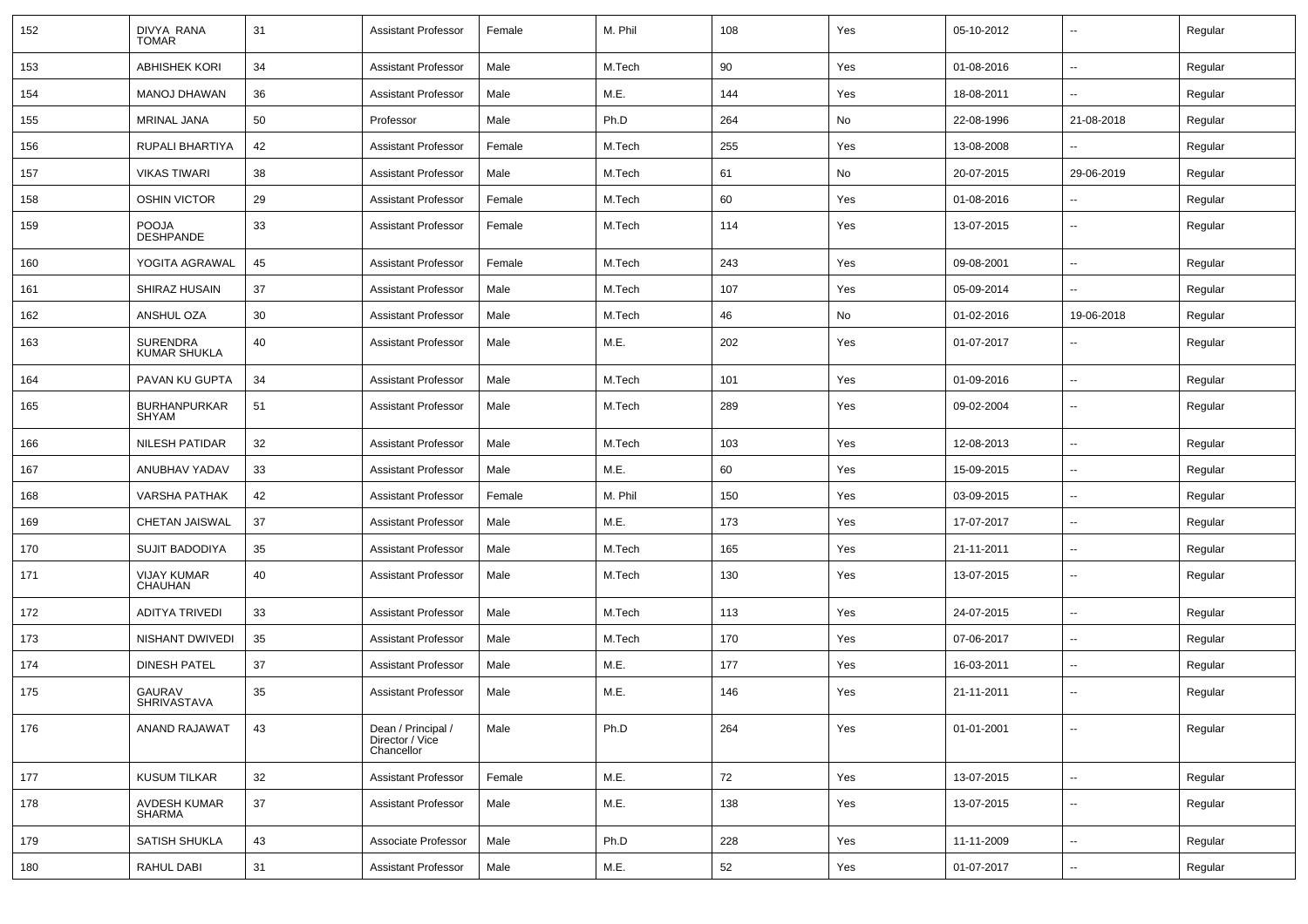| 181 | <b>ASHUTOSH</b><br><b>SHUKLA</b>    | 58 | Professor                  | Male   | Ph.D         | 312 | Yes | 12-02-1996 | $\overline{\phantom{a}}$ | Regular |
|-----|-------------------------------------|----|----------------------------|--------|--------------|-----|-----|------------|--------------------------|---------|
| 182 | <b>GYANESH SAVITA</b>               | 37 | <b>Assistant Professor</b> | Male   | M.Tech       | 94  | Yes | 22-07-2015 | ⊷.                       | Regular |
| 183 | CHETAN<br>CHAUHAN                   | 38 | <b>Assistant Professor</b> | Male   | M.Tech       | 182 | Yes | 01-08-2015 | --                       | Regular |
| 184 | AVIN<br>CHANDRAKAR                  | 39 | <b>Assistant Professor</b> | Male   | M.E.         | 180 | Yes | 01-07-2017 | $\overline{\phantom{a}}$ | Regular |
| 185 | RAANA PATHAK                        | 41 | <b>Assistant Professor</b> | Female | M.E.         | 72  | Yes | 14-03-2018 | $\sim$                   | Regular |
| 186 | <b>ABHAY SINGH</b><br><b>GEHLOT</b> | 31 | <b>Assistant Professor</b> | Male   | M.E.         | 51  | Yes | 01-09-2017 | $\overline{\phantom{a}}$ | Regular |
| 187 | AKASH KANUNGO                       | 34 | <b>Assistant Professor</b> | Male   | M.E.         | 51  | Yes | 01-09-2017 | $\overline{\phantom{a}}$ | Regular |
| 188 | SHAMAYITA<br><b>PATRA</b>           | 37 | <b>Assistant Professor</b> | Female | Ph.D         | 72  | Yes | 18-11-2016 | $\overline{\phantom{a}}$ | Regular |
| 189 | <b>SONAM MEHTA</b>                  | 34 | <b>Assistant Professor</b> | Female | M.Tech       | 42  | Yes | 04-06-2018 | $\overline{\phantom{a}}$ | Regular |
| 190 | SACHIN CHIRGAYA                     | 37 | <b>Assistant Professor</b> | Male   | M.Tech       | 42  | Yes | 20-06-2018 | $\sim$                   | Regular |
| 191 | <b>ANKIT JAIN</b>                   | 35 | <b>Assistant Professor</b> | Male   | M.Tech       | 42  | Yes | 11-06-2018 | $\sim$                   | Regular |
| 192 | NAVNEETA<br><b>UPADHYAY</b>         | 44 | <b>Assistant Professor</b> | Female | Ph.D         | 204 | Yes | 02-07-2018 | $\sim$                   | Regular |
| 193 | <b>KETKI KULKARNI</b>               | 41 | <b>Assistant Professor</b> | Female | Ph.D         | 48  | No  | 02-07-2018 | 15-04-2020               | Regular |
| 194 | PAROMITA SARBA                      | 34 | <b>Assistant Professor</b> | Female | Ph.D         | 36  | No  | 02-07-2018 | 28-02-2021               | Regular |
| 195 | <b>SHILPA</b><br>RAHURIKAR          | 42 | <b>Assistant Professor</b> | Female | Ph.D         | 168 | Yes | 05-07-2018 | $\overline{\phantom{a}}$ | Regular |
| 196 | <b>TANAY DAS</b>                    | 40 | <b>Assistant Professor</b> | Male   | Ph.D         | 12  | No  | 07-07-2018 | 06-07-2019               | Regular |
| 197 | JAYA KUMAR<br>VENKATESHAN           | 51 | Associate Professor        | Male   | Ph.D         | 192 | Yes | 09-07-2018 | $\overline{\phantom{a}}$ | Regular |
| 198 | PRAGYA PALOD                        | 37 | <b>Assistant Professor</b> | Female | Ph.D         | 48  | Yes | 09-07-2018 | $\overline{\phantom{a}}$ | Regular |
| 199 | RASHMI CHOUHAN                      | 30 | <b>Assistant Professor</b> | Female | M.E.         | 36  | Yes | 16-07-2018 | $\overline{\phantom{a}}$ | Regular |
| 200 | MANVENDRA<br><b>KUMAR</b>           | 43 | <b>Assistant Professor</b> | Male   | <b>PGDPD</b> | 36  | Yes | 16-07-2018 | $\overline{\phantom{a}}$ | Regular |
| 201 | <b>DURGA PATEL</b>                  | 29 | <b>Assistant Professor</b> | Female | M.E.         | 48  | Yes | 01-08-2018 | $\sim$                   | Regular |
| 202 | <b>SHRIKANT</b><br><b>TELANG</b>    | 37 | <b>Assistant Professor</b> | Male   | M.E.         | 60  | Yes | 18-02-2019 | $\overline{\phantom{a}}$ | Regular |
| 203 | ALPESH SONI                         | 37 | Assistant Professor        | Male   | M.E.         | 120 | Yes | 18-03-2019 | $\sim$                   | Regular |
| 204 | <b>SANAT JAIN</b>                   | 46 | <b>Assistant Professor</b> | Male   | M.E.         | 96  | Yes | 01-04-2019 | $\sim$                   | Regular |
| 205 | JAYENDRA BARUA                      | 39 | Assistant Professor        | Male   | M.E.         | 84  | No  | 01-04-2019 | 23-01-2021               | Regular |
| 206 | <b>VIVEK DUBEY</b>                  | 42 | Associate Professor        | Male   | Ph.D         | 240 | Yes | 22-04-2019 | $\sim$                   | Regular |
| 207 | ANAND SINGH<br>GADWAL               | 37 | <b>Assistant Professor</b> | Male   | M.E.         | 62  | Yes | 06-05-2019 | $\sim$                   | Regular |
| 208 | <b>HARSHITA</b><br>MANDLOI          | 37 | <b>Assistant Professor</b> | Female | M.E.         | 6   | No  | 06-05-2019 | 21-12-2019               | Regular |